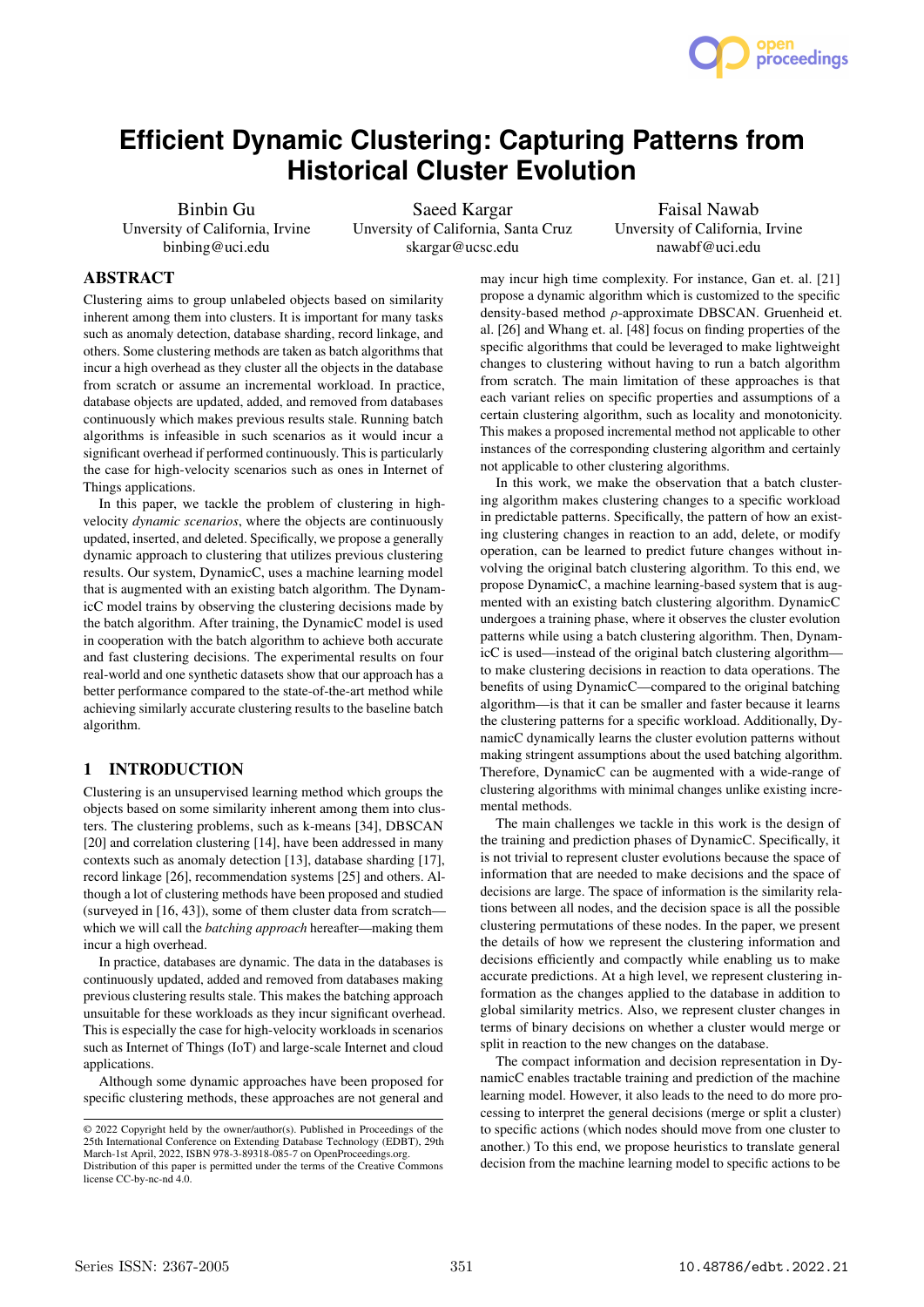applied to clusters during the prediction phase. These heuristics use the clustering objective function to make the decisions of which nodes should leave or join specific clusters. A nice feature of this heuristic is that using the objective function enables us to know whether the predicted change is accurate or erroneous (if the change leads to a lower objective function score, then we know that the prediction is not accurate and we avoid it.)

In the long run, DynamicC can adjust its machine learning model by retraining continuously on new objects and observing the erroneous predictions during operation. This can be performed while running the original batching algorithm occasionally to establish a baseline for accuracy.

To summarize, DynamicC addresses the the dynamic clustering problem using a ML model that can be augmented and trained with a wide-range of batching algorithms. This overcomes the challenges of prior work that are either batch algorithms that are too expensive for high-velocity dynamic workloads, or incremental algorithms that are restricted to specific clustering algorithms and cannot be extended to other algorithms. Our experiments on real-world and synthetic datasets show that our method can be 85% faster than the state-of-the-art method while retaining accurate clustering results that are within 2% (in terms of F1) of results from the baseline batching algorithm.

The rest of the paper is organized as follows: We first present an overview and related work in Section 2. Then, we state our problem formally and present relevant background in Section 3. We introduce DynamicC's method to monitor and capture historical clustering evolution in Section 4. We propose DynamicC's ML model that learns the patterns from the captured historical cluster evolution in Section 5. In Section 6, we introduce the DynamicC algorithms that use the ML model. The experimental evaluation is covered in Section 7. We conclude in Section 8.

# 2 OVERVIEW AND RELATED WORK

## 2.1 Overview



Figure 1: A Motivating Example

In this section, we present an example of using clustering algorithms and our dynamic clustering method to provide a better intuition for the rest of the paper.

The example setup is shown in Figure 1. Assume that there are 5 objects  $r_1 - r_5$  initially, and objects  $r_6$  and  $r_7$  are added later in the example.

Clustering can be used to group objects based on their similarity. The "Old Clustering" in Figure 1, for example, is the grouping for the initial five objects based on their similarity. The edges between the objects represent the similarity score, and the absence of an

edge between two objects represents non-similarity. The clustering groups  $r_1-r_3$  together in C1 and groups  $r_4$  and  $r_5$  together in C2.

In the dynamic scenario, objects may be added, modified, or deleted. Consider that after the "Old Clustering" of the first five objects, two objects,  $r_6$  and  $r_7$ , are added. The clustering of objects might change in reaction to the insertion of these two objects. One option to do this re-clustering is to perform a batch clustering algorithm that would compute the groupings from scratch for all objects. This, however, incurs significant overhead, especially for high-velocity dynamic workloads were data operations are continuous. An alternative is to incrementally assign objects to the clusters that are most similar to them—but without changing the structure of clusters. By computing the similarity, we may assign  $r_7$  to C1 and  $r_6$  to C2. However, such a method may not lead to an optimal solution. For example, it is better to split  $\{r_1, r_2, r_3, r_4\}$ into C'1 and C'3 as illustrated in the lower part of Figure 1 named "New Clusterin". Existing methods may overcome such inaccurate incremental clustering decisions, however, they require specific knowledge about the properties of the underlying batch algorithm.

DynamicC proposes a dynamic machine learning-based method to allow both fast and accurate clustering decisions while not restricting the design to specific batch algorithms. Specifically, DynamicC would start by running an underlying batch algorithm that makes the clustering decisions during a training phase while observing its clustering decisions. After the training phase, DynamicC have built a model that given the current clustering and the incoming operations would predict the new clustering changes. In this example, assuming that DynamicC is already trained by the time  $r_6$  and  $r_7$  arrive; DynamicC would take as input global similarity metrics of the current clustering—of C1 and C2—and the newly arrived objects,  $r_6$  and  $r_7$ . DynamicC would then make a prediction—using its model—of the changes that would apply to the clusters. For example, DynamicC starts by predicting that  $r_7$  should merge with C1 and  $r_6$  should merge with C2. Then, DynamicC predicts that  $C1$  will split into  $C'1$  and  $C'3$ . After this prediction, our heuristics algorithm makes the decisions on which objects from the original  $C1$  would go to  $C'1$  and which objects would go to C'3. In this scenario, as shown in Figure 1 under "New Clustering",  $r_2$  and  $r_3$  are in C'1 and  $r_1$  and  $r_7$  are in C'3.

A nice feature of DynamicC's heuristics is that it can check whether a prediction to merge or split would lead to an improvement in clustering accuracy. This is done by computing the underlying batching algorithm's objective function for the predicted change. If the change yields an improvement in the objective function, then the change is made, otherwise, it is skipped. For example, consider the case in Figure 1 where  $C1$  is predicted to split. The heuristic algorithm checks whether the candidate split clusters would yield a better score for the objective function before applying the prediction.

In the rest of this paper, we provide the details of how DynamicC trains its ML model based on a batching algorithm and how the model is then used to make predictions and clustering decisions.

#### 2.2 Related Work

Clustering (see [16, 43] for a survey) is an unsupervised learning method which groups the objects based on some similarity inherent among them into clusters. Traditional clustering techniques are mainly categorized as partitioning [12, 32, 34], density-based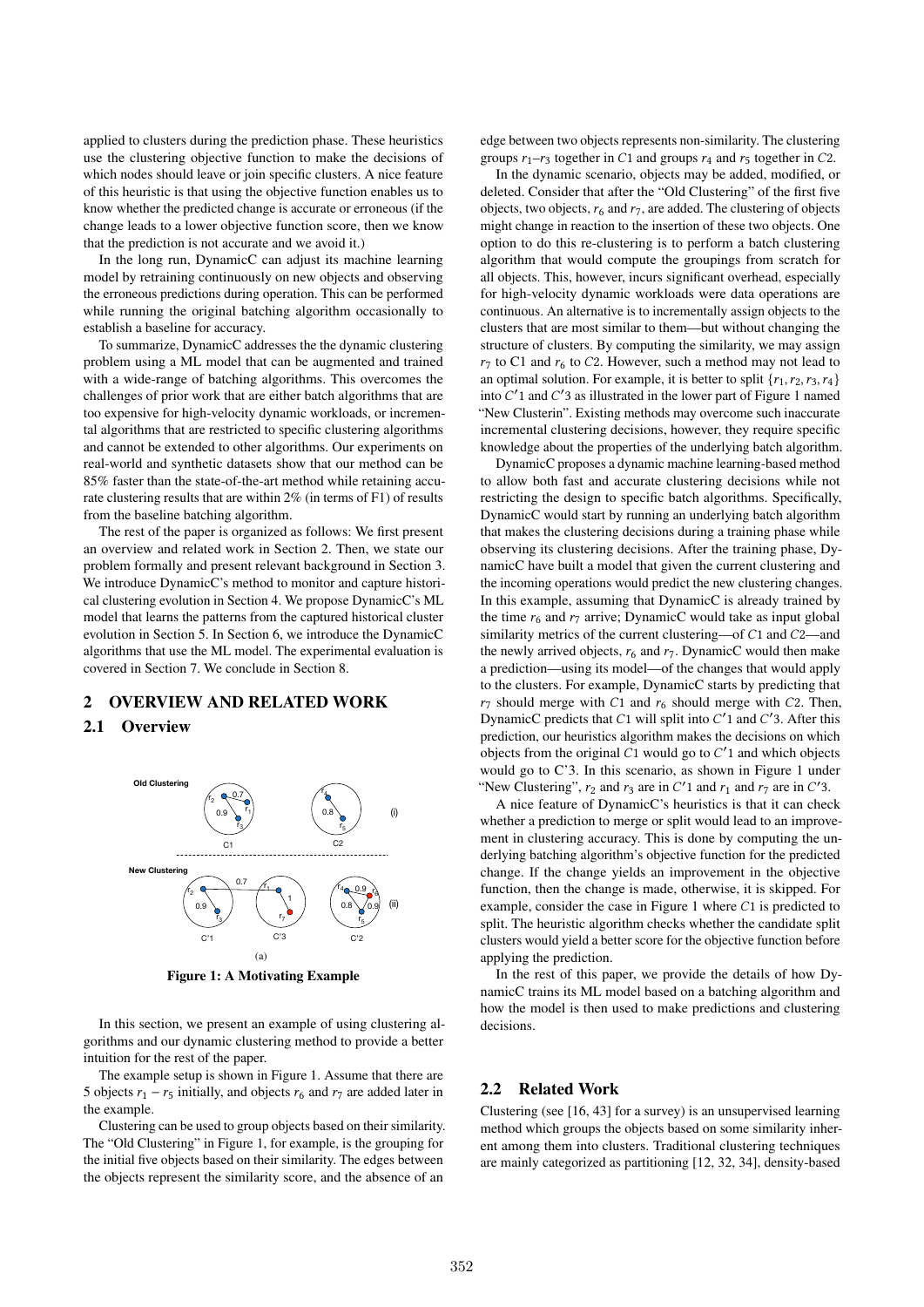[10, 20, 44], and hierarchical clustering [29]. Note that this categorization of clustering is neither straightforward, nor canonical, and these categorization groups overlap in practice.

Partitioning Clustering. Partitioning clustering generally constructs a set of  $k$  partitions, where each partition represents a cluster which may be represented by a centroid or a cluster representative. Two renowned partitioning clustering are  $k$ -means [34] and  $k$ -medoids [32]. These two clustering methods differ in how to represent the value of the objects in the cluster.

Density-based Clustering. The idea of density-based methods is to continue growing as long as the number of objects in the neighborhood exceeds some thresholds. Popular density-based clustering methods include DBSCAN [20], OPTICS [10], DP [44] and so on.

Hierarchical Clustering. Hierarchical clustering [29] is a method of cluster analysis which works by building a hierarchy of clusters. Hierarchical clustering methods fall into two types: agglomerative and divisive. While agglomerative clustering proceed by series of merge operations on all the objects into groups until certain conditions are satisfied, divisive methods separate the objects successively into finer (smaller) groups.

Grid-based Clustering. Grid-based clustering quantizes the object space into some segments (also cube, cell, or region) and then do space partitioning based on these segments. A typical example of the grid-based approach is STING [47]. This category is eclectic: it contains both partitioning and hierarchical algorithms.

Objective-based Clustering. Objective-based clustering [12, 14, 26, 34] finds clusters that minimize or maximize an objective function. Typical objective functions in clustering formalize the goal of attaining high intra-cluster similarity and low inter-cluster similarity. The popular objective function based clustering includes  $k$ -means [34], balanced  $k$ -way partitioning clustering [12], correlation clustering [14], DB-index clustering [26], and so on. There are a lot of variants of the objective function based clustering as the objective function often depends on specific applications or problems. However, finding the optimal solution for such clustering is often NP-hard or intractable. This makes it hard to find a good dynamic algorithm for such clustering problems.

Incremental Clustering and Dynamic Clustering. Incremental clustering is less studied than the general batching approach. In incremental clustering, the focus is on performing clustering incrementally as new objects are added to the database. This is similar to our goal in dynamic clustering where we aim to perform clustering in response to changes (updates, inserts, and deletes) in the database.

Existing dynamic approaches only work for specific clustering methods and may have high time complexity. For instance, Gan et. al. [21] and Ester et. al. [19] propose some dynamic algorithms which are customized to the specific density-based method DB-SCAN [20]. Some work (e.g. [15, 38, 46]) focuses on designing new dynamic algorithms that efficiently deal with different tasks. Nevertheless, these works actually belong to "batch algorithms" in our scenario since they do not rely on other existing batch clustering algorithms. Most similar to our work is the proposal by Gruenheid et. al. [26]. That work proposes incremental approaches for re-clustering that are light-weight in comparison to an underlying batching method. However, for their approach to work, they require special properties on the objective function of the underlying clustering algorithm, such as locality and monotonicity. This restricts the applicability of these incremental methods to objective functions satisfying these requirements and excludes

widely-used clustering approaches such as k-means, balanced kway partitioning and DB-index—that does not satisfy the locality, monotonicity, exchangeability, and separability properties.

Our work, DynamicC, does not make stringent assumptions about the properties of the underlying clustering algorithms. This makes it applicable to a wide-range of clustering solutions unlike existing incremental methods. Some clustering methods are naturally incremental (e.g. hierarchical clustering and grid-based clustering). That is, the incremental or dynamic algorithms for these clustering methods can be straightforward since new updates will not affect previous clustering result. For this reason, we do not evaluate these kinds of clustering methods in our evaluation section and focus on problems that are more challenging to make dynamic.

# 3 DYNAMIC CLUSTERING

In this section, we begin by formally defining the dynamic clustering problem. Then, we introduce some background about the underlying batching-based clustering problems that will be used in the discussion and evaluation of our work.

#### 3.1 Problem Definition

Clustering Problem. Given a set of objects D, clustering aims to group data D into different clusters, where objects in a cluster are similar to each other.

Operations. We define three kinds of possible operations on data and discuss how they lead to triggering dynamic clustering:

- Adding: When a new object is added, it may lead to one of the following re-clustering events: the object may join an existing cluster, it may be in a cluster by itself, or it may lead to splitting an existing cluster and then joining one of the resulting split clusters.
- Removing: Removing a data object changes the similarity relations between objects in the corresponding cluster. This might lead to splitting or merging with another cluster.
- Updating: When an object is updated, this can potentially change the similarity scores between it and other objects. An update has a similar effect to removing data and adding new data which may lead to merging or splitting corresponding clusters.

We now formally define the problem of dynamic clustering:

*Definition 3.1 (Dynamic Clustering).* Given the dataset D and its clustering results  $\mathcal{L}_{\text{D}}$ , let  $D_{\text{new}}$  be a new set of objects with some updates on D where  $D \cap D_{new} \neq \emptyset$ . Dynamic clustering computes the clustering results of  $D_{new}$  based on  $\mathcal{L}_D$ . The dynamic clustering is denoted by  $F$  and its clustering result is denoted as  $F(D, D_{\text{new}}, \mathcal{L}_D)$ .

The goal of dynamic clustering is to find an efficient dynamic algorithm *F* such that we can get the same or similar results compared to that of the batch algorithm. Since an objective function is defined to evaluate the clustering results in this work, the goal of dynamic clustering is to make  $F(D, D_{new}, \mathcal{L}_D) \approx B(D_{new}),$ where  $B(\cdot)$  returns the clustering result of the batch algorithm. Dynamic clustering becomes challenging when new updates lead to changes in the clustering structure (clusters merging and/or splitting). Otherwise, the dynamic solution is straightforward as it only involves adding the new data to a cluster.

#### 3.2 Preliminary

Our work in this paper is applicable to any batch clustering algorithm. This is because we do not make assumptions about the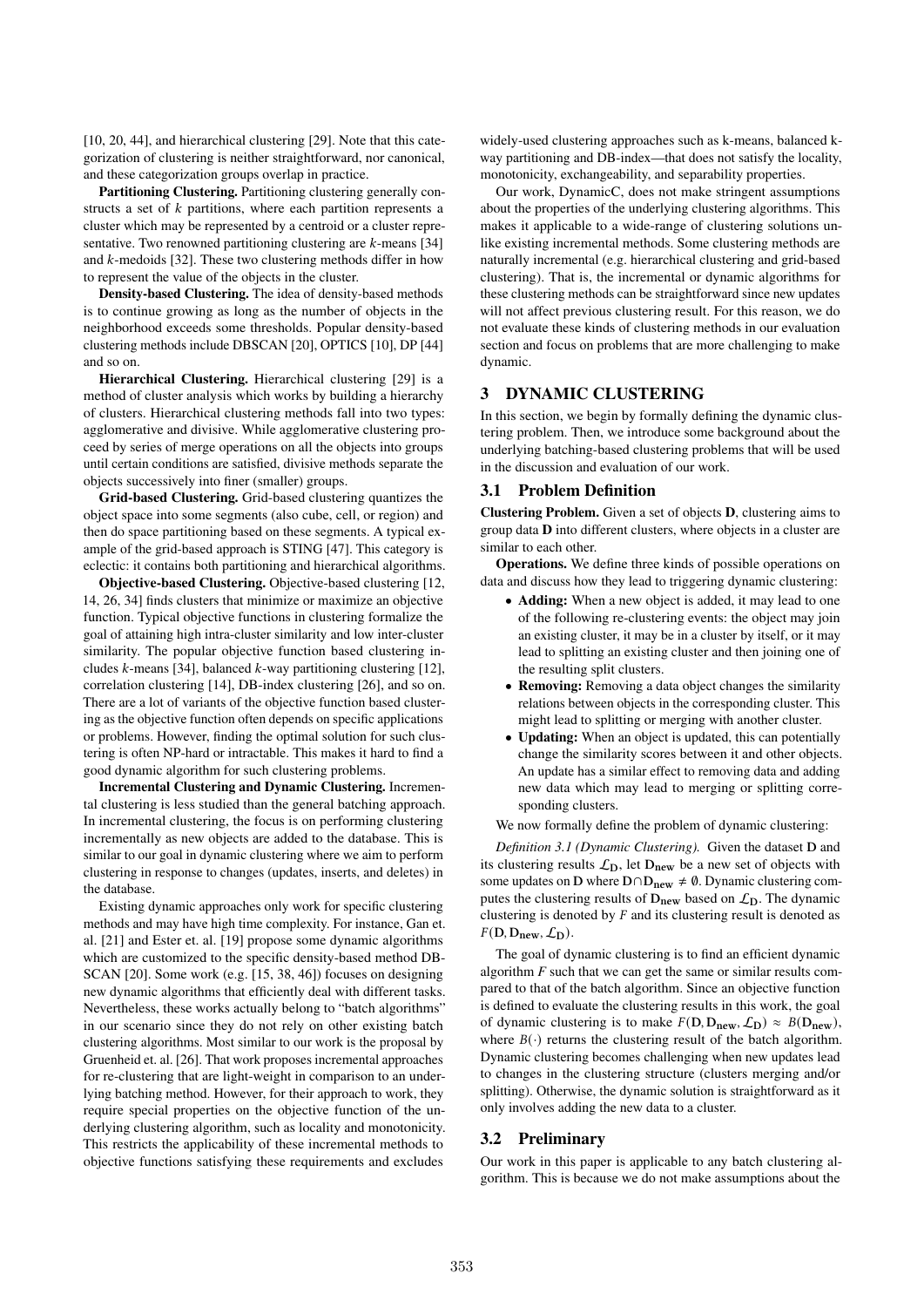

Figure 2: Possible clustering of seven objects from scratch.

objective function and build the machine learning model in DynamicC by observing (and learning) the cluster evolution.

To better illustrate our method, we show how it is integrated with clustering methods that are based on optimizing an objective function (we call these methods *objective-based*). But, we also evaluate our method on other kinds of clustering approaches in the experiment section to show its effectiveness. We focus on objective-based clustering for three reasons. First, these clustering methods (e.g. k-means [34] and correlation clustering [14]) are widely used in various applications. Second, there are a lot of variants for objective-based clustering. This means that generating a dynamic method is needed due to the infeasibility of designing specialized methods for all variants. Third, the batch algorithm of this kind of clustering is often intractable (NP hard or complete) or has high complexity, therefore, a light-weight method for dynamic clustering would offer a significant performance advantage.

In the following, we briefly describe the clustering properties for objective-based clustering that we use in our formulations.

- 1) Intra-cluster similarity: For each cluster  $C$ , the intra-cluster similarity is the sum of the similarity between objects in the same cluster:  $S_{intra}(C) = \sum_{r,r' \in C} sim(r,r')$ , where r and r' are any two different objects in the cluster  $C$ .
- 2) Inter-cluster similarity: For each pair of distinct clusters  $C$  and  $C'$ , the inter-cluster similarity is the sum of the similarity between objects across the clusters:  $S_{inter}(C, C')$  $\sum_{r \in C, r' \in C', C' \neq C} \operatorname{sim}(r, r').$

Objecive Function. To better explain our method with examples, we list the objective function of correlation clustering below. The objective function of correlation clustering—which we will use in some of our example scenarios—is below:

$$
F(\mathcal{L}_R) = \sum_{C \in C_R} (1 - S_{intra}(C)) +
$$
  

$$
\sum_{C \in C_R, C' \in C_R, C \neq C'} S_{inter}(C, C')
$$
 (1)

Correlation clustering aims to minimize the complement of intrasimilarity and the inter-similarity.

Although different clustering methods use different metrics (e.g. mean) to evaluate their objective function, we focus on the general idea of clustering that (1) objects in the same cluster are similar to each other with intra-similarity, and (2) objects in different clusters are not similar to each other with inter-similarity.

# 4 MONITORING CLUSTER EVOLUTION

In this section, we present our method to represent and monitor cluster evolution relations while running the underlying batching clustering algorithm. This step is important as cluster evolution information is going to be used to train our ML model that will predict future clustering changes as we show in Section 5. We begin by an overview of cluster evolution operations. Then, we introduce how to extract and represent the cluster evolution information from one round of batch execution from scratch. After that, we present how to represent cluster evolution across batch clustering rounds.

## 4.1 Cluster Evolution Operations

We define two types of evolution operations: *merge* evolution and *split* evolution. The *merge* evolution means that two clusters merge into one cluster. The *split* evolution means that a cluster is split into two clusters. One evolution can involve more than two clusters. For example, more than two clusters may merge into a cluster when executing a batch algorithm. In such a situation, a change can be divided into multiple merge evolution operations that only involve two clusters. As an example, suppose  $r_1$ ,  $r_2$  and  $r_3$  are merged together into cluster C. We can represent this merge of three clusters as merging  $r_1$  and  $r_2$  into  $C'$  and then merging  $r_3$  with  $C'$ . Thus, using an abstraction of a merge/split operation involving two clusters only is sufficient to represent merges and splits involving more than two clusters.

There is another type of evolution called *move* evolution. The *move* evolution means that some objects move from one cluster to another cluster. The *move* evolution is equivalent to the combination of the *split* and *merge* evolution. For example, moving  $r_1$ from  $C1$  to  $C2$  in the "old clustering" in Figure 1 is equivalent to splitting C1 into  ${r_1}$  and  ${r_2, r_3}$  first and then merging  ${r_1}$  with 2. Therefore, *merge* and *split* evolution operations are sufficient to express all the possible changes. There is a special situation that splitting a cluster does not improve the score but the move operation does. However, we seldom find such instances which leads to such changes being insignificant for model training.

#### 4.2 Cluster Evolution From Scratch

Here, we begin by showing how cluster evolution can be represented when running a batch algorithm from scratch (the evolution starts from an initial clustering where every object is in a cluster by itself.) Reaching the final clustering result is often a step-by-step process. As illustrated in Figure 2, a batch algorithm may take 4 steps to cluster seven objects from scratch towards the final clustering  $\{C'1, C'2, C'3\}$ . Each step moves towards a better clustering result. To judge whether a clustering outcome is successful, we compute a score by an objective function. When a batch clustering algorithm terminates, it means that it reached an optimal solution.

*Example 4.1.* Consider the objects in Figure 2 and apply correlation clustering to them. As described in Section 3.2, the goal is to minimize an objective function  $F$ . The similarity among objects is also shown in Figure 2. Having no edge between two objects represents a similarity score of 0. Initially, we have the initial clustering  $\mathcal{L}_1 = \{\{r_1\}, \{r_2\}, \{r_3\}, \{r_4\}, \{r_5\}, \{r_6\}, \{r_7\}\}\$  (each object is in its own cluster) and  $F(\mathcal{L}_1) = 0.9 * 3 + 0.8 + 0.7 + 1 = 5.2$ . Suppose  $r_1$  merges with  $r_7$  forming C'3, we now have the clustering  $\mathcal{L}_2 = \{C'3, \{r_2\}, \{r_3\}, \{r_4\}, \{r_5\}, \{r_6\}\}\$ . Since  $F(\mathcal{L}_2)$  $0.9 * 3 + 0.8 + 0.7 + (1 - 1) = 4.2 < 5.2 = F(\mathcal{L}_1)$ , it indicates that  $\mathcal{L}_2$  is a better clustering than  $\mathcal{L}_1$ . This process continues until the clustering reaches the optimal clustering.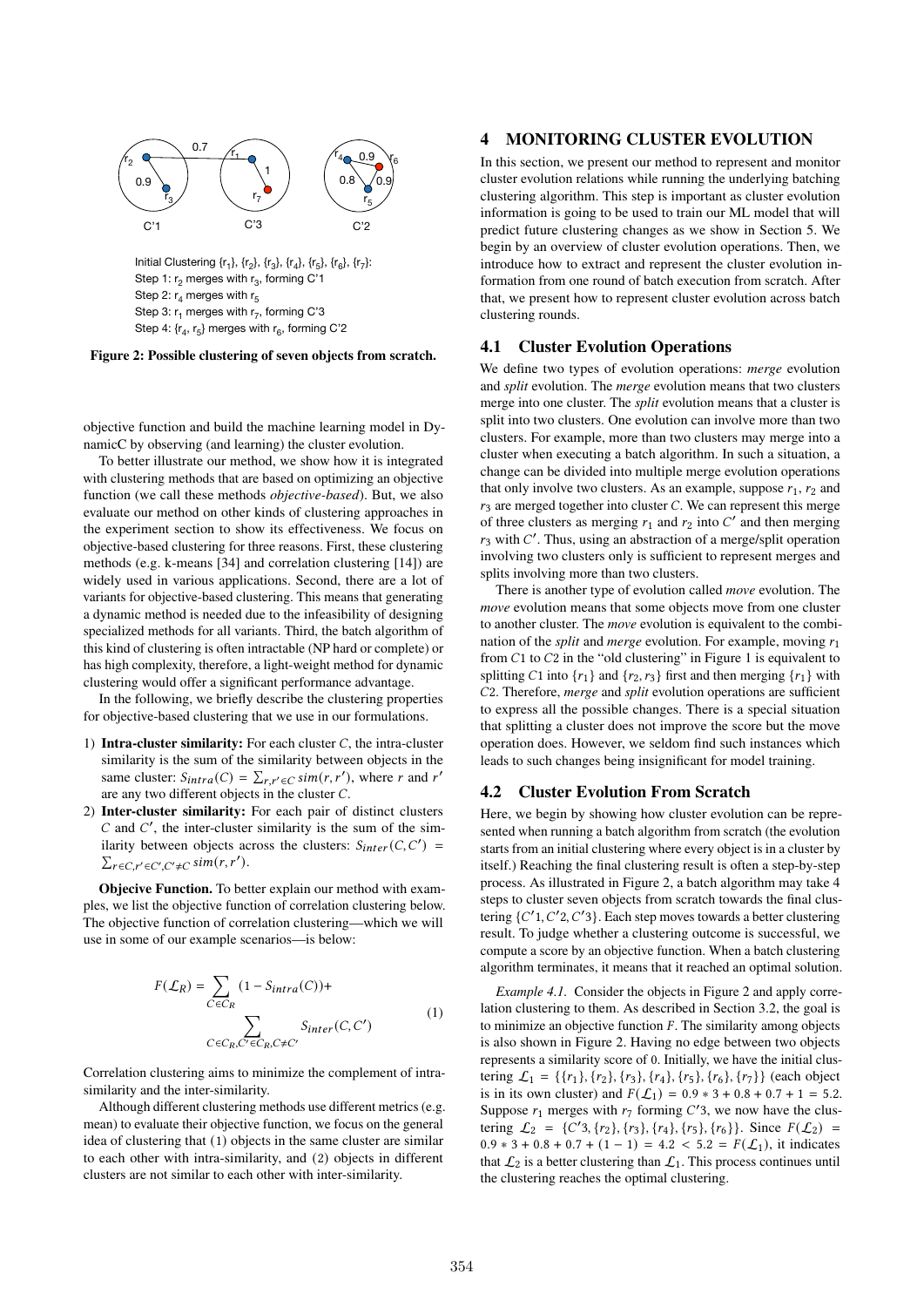#### 4.3 Cluster Evolution Across Rounds

As objects are added, removed, and updated, the clustering of objects might become stale. To overcome this, a new round of the clustering algorithm should be performed. A batch clustering algorithm would process every round by clustering from scratch. However, we want to come up with a representation of cluster changes that captures the differences between the cluster results of the current and new clustering. The reason for this is that we want to train our machine learning model to mimic these changes from one round to the next round without having to re-cluster from scratch.

For instance, consider we are monitoring the evolution of a batch clustering algorithm that went through two rounds. In the initial round, the batch algorithm clustered objects  $r_1$  to  $r_5$  and resulted in the clustering shown in Figure 1. This initial clustering can be represented using the method we presented above for clustering from scratch. However, when objects  $r_6$  and  $r_7$  are added, the batch algorithm clusters all the objects again from scratch to arrive at the clustering in Figure 2. The challenge here is that we do not want to capture the steps in this second round of clustering from scratch—instead, we want to capture the steps of the difference between the clustering from Figure 1 to the clustering in Figure 2.

To represent the cluster evolution of the changes only from one clustering to the next, we come up with an algorithm that generates a series of clustering steps (merges and splits) that would transform the old clustering to the new one. The goal of this algorithm is to find a small number of steps to represent this evolution from a clustering to the next efficiently. The algorithm proceeds in the following two phases:

Phase 1: We look for the changes that are relevant to the objects that were added, modified, or removed in this round  $(e.g., r_6$  and  $r_7$ in our example). We take that change and add it to the list (called *transformation list*, of steps to transform from the old clustering to the new one. If an object has undergone multiple changes during a round, then we only add the latest one to the transformation list.

Phase 2: The algorithm checks the rest of the changes that pertain to the remaining (old) objects (objects that were not added, updated, or deleted in this round.) For each cluster  $c$  in a change (a merge change contains two clusters and a split change only contains one original cluster and two new clusters), if  $c$  contains one or more old objects and it does not exist in the old clustering, we then split the  $n$  clusters which have overlapping objects with  $c$  in the old clustering. A cluster  $c'$  in the old clustering is split into  $c' \cap c$  and  $c' - (c' \cap c)$ . If  $c' \subset c$ , c' is split into c' and  $\emptyset$ . Therefore, we do not really split  $c'$  in this case. Finally, we merge these intersection clusters one by one, forming the cluster  $c$  and get  $n - 1$  merge changes.

The following is an example of how we derive these clustering steps across rounds.

*Example 4.2.* Consider an example of trying to come up with clustering steps to represent the evolution from the clustering in Figure 1 to the clustering in Figure 2.

*Phase 1:* Since only steps 3 and 4 are relevant to new objects  $r_6$ and  $r_7$ , we keep them and get rid of steps 1 and 2. Thus, we have the following two changes initially.

**Change 1:**  $r_1$  merges with  $r_7$ , forming C'3.

**Change 2:**  $\{r_4, r_5\}$  merges with  $r_6$ , forming C'2.

*Phase 2:* Change 1 contains two clusters  $r_1$  and  $r_7$  and Change 2 contains two clusters  $\{r_4, r_5\}$  and  $r_6$ . Since  $r_6$  and  $r_7$  are not old objects, we do not need to consider them. Because  $r_1$  does not exist exactly in the old clustering  $\{C_1, C_2\}$ , we then split C1 into  $r_1$  and  $\{r_2, r_3\}$  as  $C_1 \cap r_1 = r_1$  and  $C_1 - r_1 = \{r_2, r_3\}$ . Therefore, we have the following change.

**Change 3:** Split C1 into  $r_1$  and  $\{r_2, r_3\}$ .

Since  $\{r_4, r_5\}$  is the same as C2, i.e.  $\{r_4, r_5\}$  exists exactly in  ${C_1, C_2}$ , we do not need to generate another change.

Note that our algorithm derives the steps to make the transformation from the old to the new clustering but it does not necessarily come up with the right ordering for these steps. This is because such ordering is not necessary for training the machine learning model that trains by observing the changes independently (as we observe in Section 6). In addition, as can be seen in the next section, deriving the order of cluster evolution is intractable or does not help improve the efficiency. Therefore, we adopt a simpler solution to derive the steps of the transformation across rounds.

#### 5 DynamicC ML MODEL

In this section, we present the details of training our machine learning model using cluster evolution history information. Then, we discuss the effectiveness of machine learning models in our scenario. Lastly, we explain how to guarantee that the machine learning model is accurate. We emphasize that our goal is not to design new ML-based batch clustering models or new feature selection methods. Rather, our goal is to propose a light-weight machine learning model to be augmented with an existing batch clustering algorithm to expedite the process of making clustering decision.

# 5.1 DynamicC Feature Selection

Here, we present the features we use in DynamicC's machine learning model. These features are independent from the underlying batch clustering algorithm and depend only on the observed characteristics of the resulting clustering of objects. We picked these features to describe global characteristics of the clustering to capture the current state without using too much information. The following are these features:

Intra similarity. This feature represents the average similarity between attributes in the same cluster. This measure gives a score of the *cohesion* of a cluster. Therefore, it is a good feature to predict whether a cluster would split or merge.

Maximal inter similarity. This feature represents the maximal similarity among all the average similarity scores between a cluster and the other different clusters. This is a measure of correlation between different clusters. This feature mainly facilitates predicting whether the similarity between clusters would trigger a merge. Cluster size. This feature represents the size of a cluster. This measure can transform the average similarity of a cluster into the sum of the similarity of a cluster by multiplying by the cluster size.

## 5.2 Training the Model

The training phase of DynamicC aims to build a machine learning model to enable predicting future cluster changes. This training is performed on a dataset of historical cluster evolution changes that are collected by running a batch clustering algorithm on the desired workload—using the methods in Section 4. All evolution steps are represented via merge and split operations that involve two clusters only. As we have shown in Section 4, these two operations are sufficient to represent all cluster evolutions.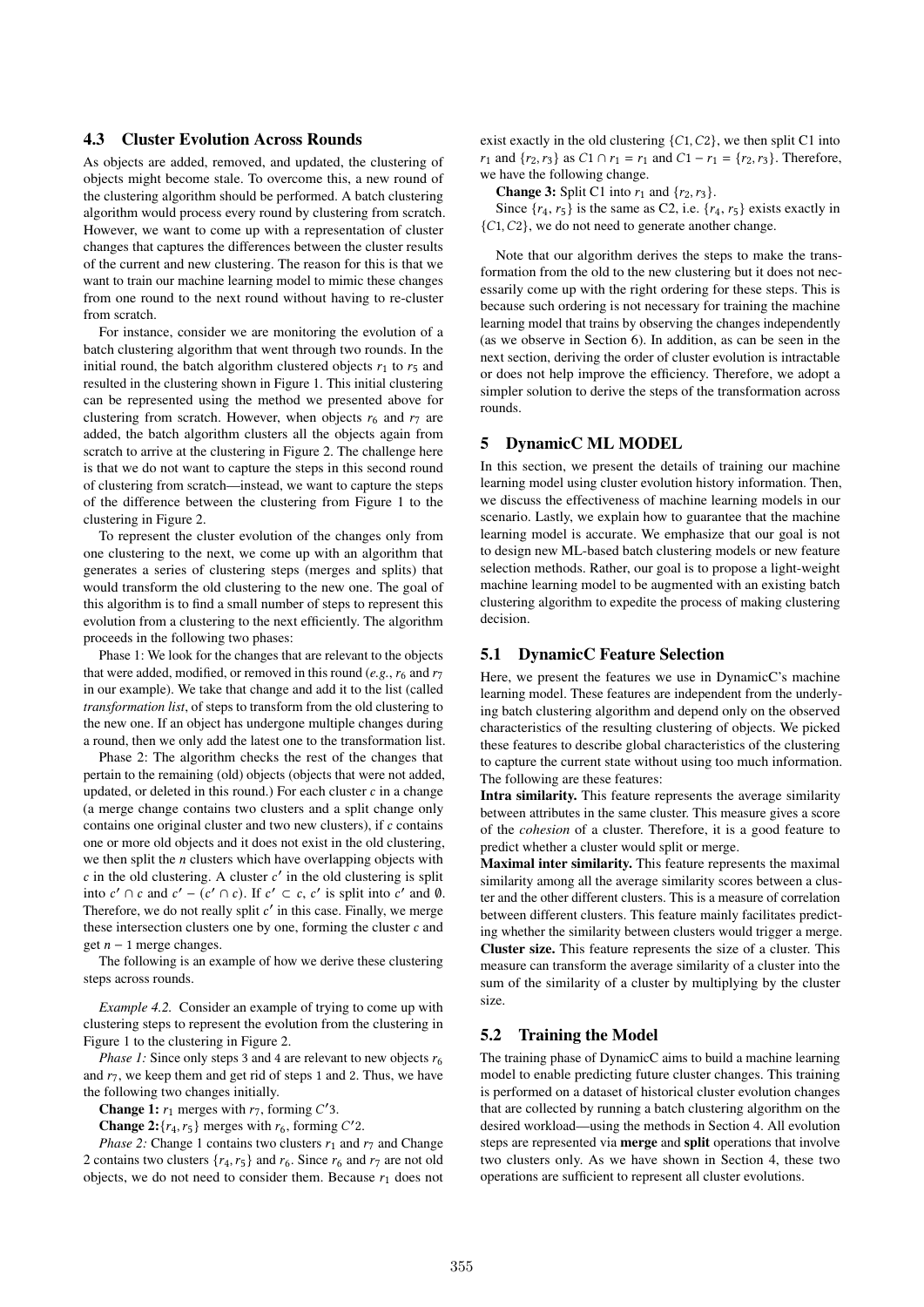

Figure 3: Heatmap of prediction performance on the testing data

An important question in designing and training the machine learning model is how to represent data points in terms of the input to the model and the decisions to be made. A straight-forward representation given our problem is to train the machine learning model to predict whether every pair of clusters should be merged (or split). The problem with this representation is that the number of pairs is high— $n * (n-1)/2$ , where *n* is the number of clusters. This will produce an intractable machine learning model that is difficult to train as the state space to be learned is large.

Instead, to make the training the machine learning model tractable, we train the model to predict whether a cluster  $C$  should be merged or split only. The model needs not predict which clusters should be merged with  $C$  or how a cluster  $C$  should split (later, we present algorithms to make these decisions given the machine learning outcome and introduce how to guarantee the quality of these solutions in Section 5.4 and Section 6).

Formally, for the *Merge* model, each value in the training data is a 5-dimensional vector  $(d_1, d_2, d_3, d_4, d_5)$  about a cluster C:

- 1)  $d_1$  is the average intra-similarity of C and  $d_1 \in [0, 1]$
- 2)  $d_2$  is the maximal inter-similarity of C and  $d_2 \in [0, 1]$ .
- 3)  $d_3$  is the size of C and  $d_3 \in [1, +\infty)$ .
- 4)  $d_4$  is the size of the cluster  $C'$ , where the average similarity between C and C' is maximal for C and  $d_4 \in [1, +\infty)$ .
- 5)  $d_5$  is the output label which indicates if C should be merged or split and  $d_5 \in \{0, 1\}$  where 0 indicates that C should not be merged and 1 indicates that  $C$  should be merged.

For the *Split* model, each value in the training data is a 4 dimensional vector  $(d_1, d_2, d_3, d_5)$  about a cluster C (what each entry in the vector represents matches the definitions above for *Merge*). The input of *Split* does not have  $d_4$  because split evolution refers to one cluster.

The model is trained separately based on merge evolution and split evolution. That is, the training data of the merge model only contains the merge evolution and the training data of the split model only contains the split evolution.

## 5.3 Negative Sampling

Instances of cluster evolution are defined as positive samples where the label is set to 1 for training in our case. In order to learn an effective ML model, we need negative samples for training. The negative samples are those clusters which are unchanged when the batch algorithm is performed. Compared with the amount of positive samples, the number of negative samples is often much larger. But we care more about those clusters involved in the connected components since these clusters are checked more times during the execution of a batch algorithm. We call these clusters "active" clusters. Our strategy is to uniformly sample from all negative instances but we give higher weight to those "active" clusters (the weight is set to 0.7 for active clusters and set to 0.3 for non-active clusters in our experiments). We set the number of negative samples to be equal to that of the positive samples for

effective training. In addition, we remove those old samples when the size of training data become too large. This is because the old samples become less and less important in the dynamic scenario and reducing the size of training data could keep the ML model efficient and effective.

## 5.4 The Objective of the ML Model

In this section, we discuss the objective when training DynamicC's ML model. Typical ML models train to optimize accuracy. However, we observe that training for recall leads to better results for our problem. In the rest of this section, we discuss this observation and its implications to the training of the ML model.

First, we present the *quality measures* that are relevant to this discussion: accuracy, precision and recall.

Accuracy and Precision. While accuracy means the ratio of the number of correct predictions to the total number of input samples, precision represents how precise your model is out of those predicted positive. As an example, Figure 3 shows a heat map for model prediction of 144 clusters. Label 0 represents negative predictions and label 1 represents positive predictions. Since 16 (1 + 15) clusters are predicted wrongly and 128 clusters are predicted correctly, the accuracy is  $128/(16 + 128) = 0.889.15$ negative clusters are predicted incorrectly, so the precision is  $120/(120 + 15) = 0.89$ .

Recall. Recall calculates how many of the true positives (or actual positives) the model captures correctly. So the recall in our scenario is  $120/(1 + 120) = 0.992$ .

Although we can not guarantee the quality of any of the three metrics of a ML model, these metrics inspire us to think differently of how to apply ML to our problem. We only need to find all the clusters which are ought to change (and we are not affected by finding false positives as we can swiftly check whether these are false positives using the objective function, which we describe next). That is, we are trying to find all positive clusters. This means that recall is the most relevant metric for our problem and we use this observation to influence how we train the DynamicC ML model. In the rest of this section, we present the details of how we avoid false positives and how this leads us to the observation that we ought to train DynamicC's ML model to maximize recall instead of accuracy.

Avoiding False Positives. Incorrectly predicting the negative clusters as positive clusters can be amended with a swift verification after the prediction. Specifically, we can verify whether we should apply the change that is suggested by the ML model by computing whether the objective score will improve with this change; if it will not improve, then we do not apply that change and the incorrect prediction is avoided. For instance, in Figure2 suppose the ML model predicts that  $r_7$  should merge with  $\{r_2, r_3\}$ , we can assign  $r_7$  to  $\{r_2, r_3\}$  and compute an objective score for the new suggested clustering { $\{r_7, r_2, r_3\}$ ,  $\{r_1\}$ ,  $C'2$ } and compare it with  $F({C\prime 1}, {C\prime 2}, {C\prime 3})$ . Computing an objective function adds an overhead but guarantees the correctness of the decision of a merge change or split change.

Maximizing Recall Instead of Accuracy. Now, our ML model problem becomes about maximizing recall rather than maximizing overall accuracy. Actually, we can reach high recall if there are no other constraints. (As an extreme example, we can make a ML model predict all the samples as positive such that the recall is 100%. However, this strategy would lead to bad accuracy and performance due to having to verify and amend all incorrect predictions.) The strategy we adopt is that we train the ML model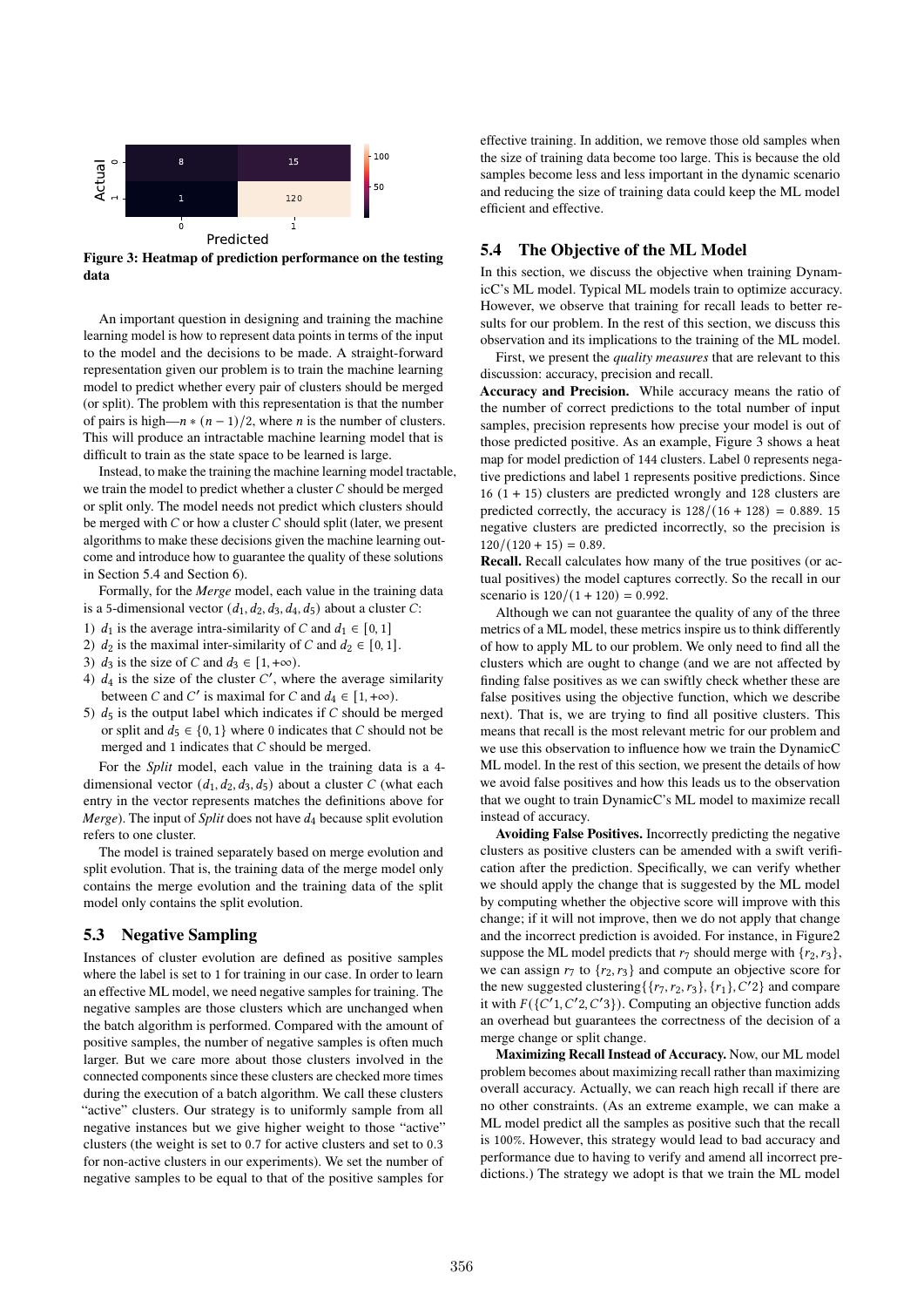

Figure 4: Illustration of different classifiers in 2-D space

to have nearly 100% recall while maximizing accuracy. Training such a model is not straight-forward with machine learning techniques. Next, we explore this question of training for both recall and accuracy.

Trade-off Exploration. We now study how to control the trade-off between the quality and efficiency of clustering.

Usually, a ML model predicts if an item  $t$  belongs to a class c with a probability  $P(t = c)$ . The following equation illustrates how a ML model predicts a binary classification task.

$$
Label(t) = \begin{cases} 1 & \text{if } P(t=1) \ge \theta \\ 0 & \text{otherwise} \end{cases}
$$
 (2)

where  $t$  is the item to be predicted. In our case, an item  $t$  is a cluster C, therefore we will use  $P(C = c)$  instead of  $P(t = c)$  in the rest of the paper. Based on this mechanism, we can check which probability values those positive samples have on the training data and set  $\theta$  as the minimal value of those positive samples. In this way, the probabilities of all positive samples are no less than  $\theta$ , leading to 100% recall on the training data.

The trade-off between the accuracy and efficiency can be done by setting a different  $\theta$  value for prediction. The smaller the  $\theta$ is, the more clusters we need to check. Moreover, the smaller  $\theta$ often means higher recall and lower precision. Note that we do not change  $\theta$  value when training the ML model. We manipulate  $\theta$  only when using the model to control the trade-off between accuracy and efficiency.

*Example 5.1.* As shown in Figure 4, classifier 1 is the best model in terms of the accuracy, but three positive clusters (or nodes) are missed. Classifier 2 is the best model in terms of recall. It finds all positive clusters and only needs to check 6 more clusters than classifier 1. The recall of classifier 3 is also 100%, but it needs to check 11 more clusters than classifier 1.

# 6 DYNAMIC ALGORITHM

In this section, we present the algorithm for dynamic clustering that uses the model we developed in Section 5. The algorithm handles three types of operations: add, remove, and update. When an operation is called, the corresponding object incurs initial processing to include it in a cluster. Then, the model runs and predicts whether a merge or split algorithm should be performed. We present the details of initial processing and the merge and split algorithms, followed by the *full algorithm* that puts them all together.

#### 6.1 Initial Processing

When a data operation is performed, we first include the new object information within the clusters based on the type of operation:

- Adding new objects: If new objects are added, then we consider each object as a new cluster with one object only.
- Removing an object: This operation leads to removing the object from their current cluster.
- Updating an object: When an object is updated, it is removed from its current cluster and placed in a new cluster with no other objects. This scenario can be represented as a remove-add sequence.

After the three types of operations are done, we perform the merge algorithm followed by the split algorithm as we describe in the rest of this section.

#### 6.2 Merge Algorithm

The challenge with the merge algorithm is that the ML model only predicts what clusters are candidates for merge operations. However, the model—for tractability reasons we mentioned in Section 5.2—cannot directly predict which cluster it should merge with as the model is a binary classifier. Checking the pairwise clusters takes quadratic time (i.e  $O(n^2)$ ) with the number of clusters. Thereby, pairwise checking can incur significant overhead when the number of candidate clusters has not been reduced significantly.

To reduce this overhead, we make an observation that if two clusters are ought to merge, it is likely that they are both predicted to be merged in our model. This observation leads to reducing the space of candidate clusters. That is, the clusters predicted as "merge" can only merge with those clusters which are also predicted as "merge". Therefore, the merge algorithm starts by constructing a set  $Cl_{merge}$  that contains all clusters that are predicted to merge. Next, we determine which clusters in  $Cl_{merge}$ should be merged together. To find this out, we start with a cluster  $C$  in  $Cl_{merge}$  and find the best candidate to merge with it. This can be done by checking whether merging with every other cluster in  $Cl_{merge}$  would lead to a new stable cluster. Specifically, a stable cluster would be one that is not likely to merge again. This can be checked by observing  $P(C_{new} = 1)$ , where  $C_{new}$  is the result of merging  $C$  and another cluster  $C'$ . The merge that minimizes  $P(C_{new} = 1)$  would be the best as it means that it results in the most stable clustering. Checking the effect on  $P(C_{new} = 1)$  can be obtained from a ML model in a lightweight way through the coefficients of ML models. In our experiments, we find that the maximal inter similarity and the size of the clusters have respectively high weights in the learned ML model when we do merge predictions.

In the following, we describe the merge algorithm. Denote  $Cl<sub>initial</sub>$  as the initial clustering and  $Cl<sub>merge</sub>$  as the cluster set in which clusters are predicted as 1 by the merge model. The merge algorithm is performed as follows:

• For each cluster  $C \in Cl_{merge}$ , find the cluster  $C' \in Cl_{merge}$ which can maximally reduce the probability  $P(C_{new} = 1)$ by merging  $C$  and  $C'$ . Evaluate if merging  $C$  with  $C'$  can generate a better clustering by checking the objective score. If so, remove C and C' from  $Cl_{merge}$  and merge them in the new clustering. Otherwise, remove  $C$  from  $Cl_{merge}$ .

Algorithm 1 shows how the merge algorithm works. First, the merge algorithm uses the *merge* model to predict which clusters will be merged and put these clusters in the set  $Cl_{merge}$  (line 2). For each cluster  $C \in Cl_{merge}$ , it checks whether C can merge with the selected cluster in  $Cl_{merge}$  except itself (line 5). If  $C$  merges with a cluster  $C' \in Cl_{merge}$ , then C and C' are removed from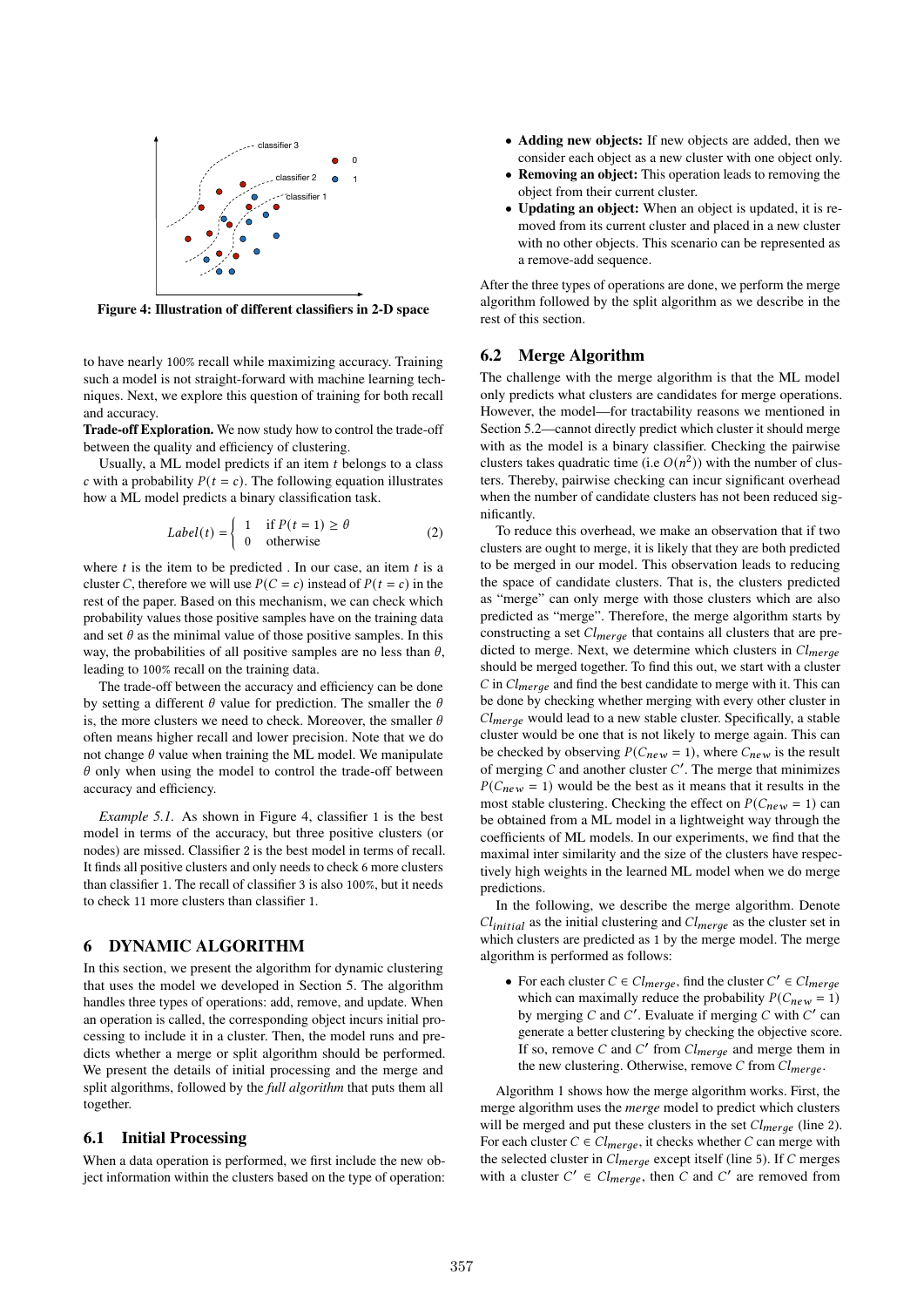# Algorithm 1: Merge Algorithm

1  $Cl_{merge}$  ← 0, change ← false;

<sup>2</sup> Put the clusters predicted as 1 by merge model into  $Cl_{merge}$ ;

3 while  $Cl_{merge} \neq \emptyset$  do

- 4 dequeue  $C \in Cl_{merge}$ ;
- $\mathbf{f} = \mathbf{f} \cdot \mathbf{f}$  if C can merge with the selected cluster C' in Cl<sub>merge</sub> then 6  $\parallel$  merge *C* and *C'*;

```
7 \mid \cdot \cdot \cdot \mid remove C and C' from Cl<sub>merge</sub>;
\left\vert s\right\vert change \leftarrow true;
```
- $9 \mid end$
- $10 \quad | \quad \text{else}$

```
11 | remove C from Cl_{merge};
```
 $12$  end

<sup>13</sup> end

 $Cl_{merge}$  (line 6 – 8). Otherwise, it removes C from  $Cl_{merge}$  (line 11). This process continues until  $Cl_{merge}$  is empty (line 3 – 13).

After the merge algorithm terminates, we perform the split algorithm. We do merge algorithms first because each new object is taken as a new single cluster initially. It is more likely that these clusters can be merged with others rather than being split.

# 6.3 Split Algorithm

If cluster  $C$  is predicted as 1 (i.e. "split") by the split model, we then check whether splitting it into two clusters would generate a better clustering. Before we introduce the detailed strategy, we first describe the possible scenarios when an existing cluster  $C$  will split in response to a new data operations. When a new object arrives, it first joins the closest cluster. Then, the cluster becomes "too big", containing diverse objects. Therefore, a data  $r$  (which is the object most different than the rest of the cluster) in  $C$  is increasingly different from objects in the same cluster as  $C$  changes into a larger cluster  $C'$ . In this case,  $r$  should be split out from  $C$ . So the heuristic is that the objects which are most different from the other objects in the same cluster will be prioritized to split. If a cluster  $C$  is predicted as 1 by the split model, we try to split it in the following steps.

- (1) For each object  $r \in C$ , denote the inter similarity between  ${r}$  and  $C - {r}$  as the weight of r. Rank the objects in C in a decreasing order with their weights and put them in the queue Q sequentially.
- (2) Check the first object  $r$  in  $\mathbf{Q}$ , evaluate if splitting  $r$  out of  $C$  generates a better clustering. If it does, then go to step 3. Otherwise, remove  $r$  from  $Q$  and repeat step 2.
- (3) Create a new cluster  $C' = \{r\}$  and remove r from C.

If a cluster C is split, then it will generate two clusters  $\{r\}$  and  $C - \{r\}$ . Each time, we just split one object from a cluster for two reasons. First, the *Split* model can be used to predict possible split changes many times in the latter rounds so that we need not worry that some clusters have not been split completely. Second, we observe that most clusters split into two clusters where one of them often has a small size. This is because if new updates cause many objects splitting out from its original cluster  $C$ , then this suggests that  $C$  does not have high cohesion, thus would have been split earlier.

Algorithm 2 shows how the split algorithm works. The split algorithm first leverages the *Split* model to predict which clusters should be split and put them in the set  $Cl<sub>split</sub>$  (line 2). For each cluster  $C \in Cl<sub>split</sub>$ , check whether C be split into two clusters r and  $C - \{r\}$  where r is selected according to the strategy presented in the split algorithm (line 5). If yes, then it removes C from  $Cl_{\text{split}}$  and makes the change status as true (line 6 – 8). Otherwise, it just removes C from  $Cl_{split}$  (line 11). Thisprocess continues until  $Cl<sub>split</sub>$  is empty (line 3 – 13).

#### Algorithm 2: Split Algorithm

1  $Cl_{merge}$  ← 0, change ← false; 2 Put the clusters predicted as 1 by split model into  $Cl_{split}$ ; 3 while  $Cl<sub>split</sub> \neq \emptyset$  do 4 dequeue  $C \in Cl_{merge}$ ; 5 **if**  $C$  *can split into two clusters*  $\{r\}$  *and*  $C - \{r\}$  **then** 6 split C into  $\{r\}$  and  $C - \{r\}$ ;  $7 \mid$  remove C from  $Cl_{split}$ ;  $\vert \vert$  change  $\leftarrow$  true; <sup>9</sup> end  $10$  else 11 | remove C from  $Cl_{split}$ ;  $12$  end <sup>13</sup> end

## 6.4 Full Algorithm

The full algorithm of *DynamicC* is shown in Algorithm 3. At a high level, *DynamicC* performs the merge and split algorithms alternately. Initially, it processes the updates according to the approach introduced in Section 6.1 (line 1). This way the algorithm starts with an initial clustering where each new or updated object is assigned to a cluster. Next, it executes the merge algorithm (line 5) and split algorithm (line 6). If some clusters are merged or split, it perform the merge and split algorithms again (line  $4 - 7$ ). DyanmicC terminates when no clusters can be merged or split.

Algorithm Properties. The *DynamicC* algorithm has two properties. First, the *DynamicC* algorithm converges because both of the merge and split algorithms are decreasing the objective score of the clustering. Since there is a minimal objective score for the clustering result and the number of different clustering results are finite, *DynamicC* converges. Second, the complexity of the DynamicC is  $O(2kn)g(|\mathcal{L}_R|)$ , where k is the number of iterations that DynamicC needs for converging,  $n$  is the number of objects and  $g(|\mathcal{L}_R|)$  is the time of evaluating the objective function on clustering  $\mathcal{L}_R$ . Note that for both of the merge algorithm and split algorithm, each of them takes  $O(n)q(|\mathcal{L}_R|)$  time for each round. Therefore, *DynamicC* algorithm takes  $O(2n)g(|\mathcal{L}_R|)$  time. In practice, the number of clusters that are predicted as "merge" or "split" is much smaller than  $n$ .

## 7 EXPERIMENT

We present the experimental results on four real-world datasets and a synthetic dataset. The results show that our method successfully speeds up clustering compared to the underlying batch algorithm while maintaining a clustering accuracy close to the ones obtained by the batching algorithm. We compare with three methods: a batching solution, a naive incremental solution, and a state-of-theart incremental solution.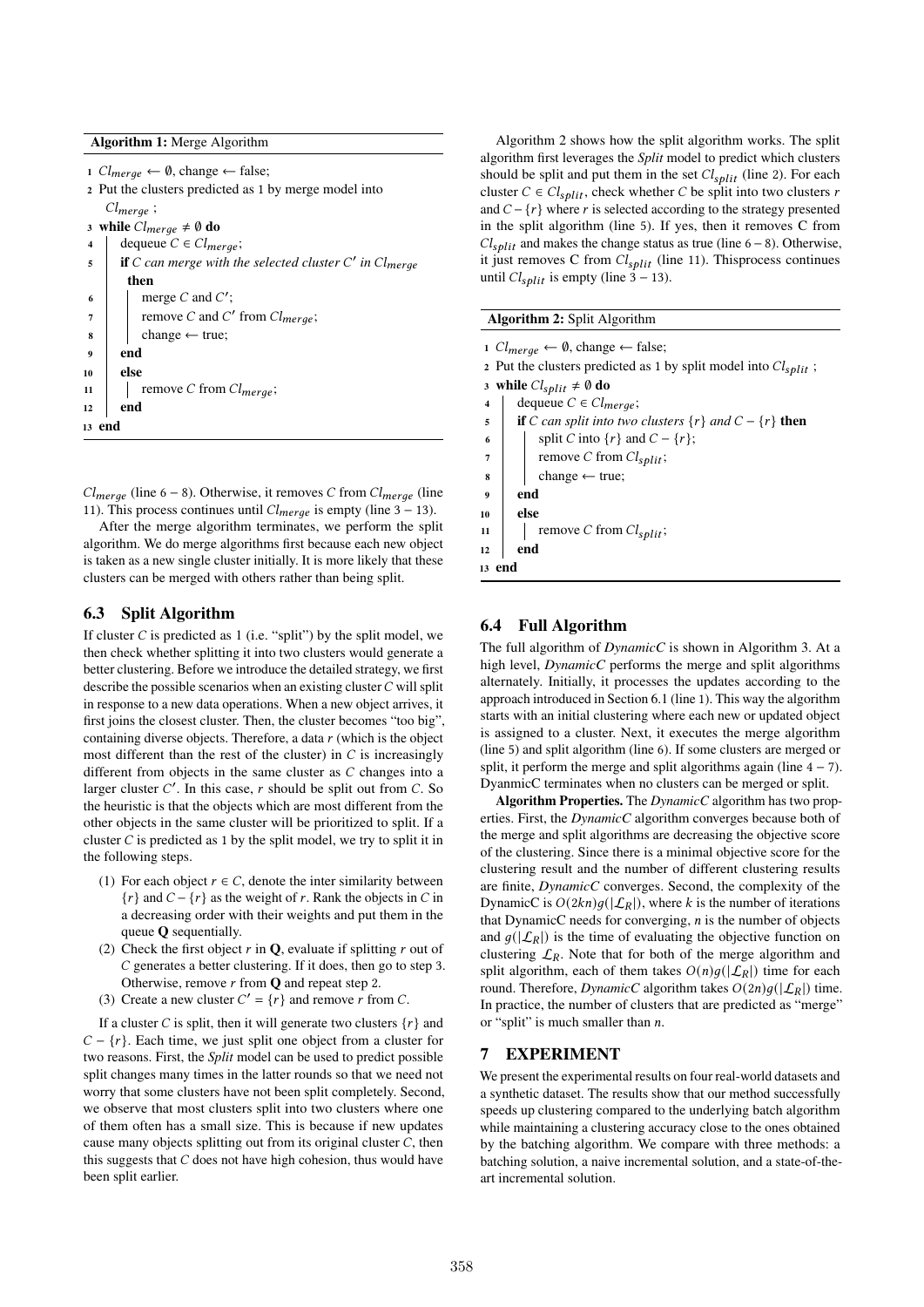|  |  | Algorithm 3: DynamicC Full Algorithm |
|--|--|--------------------------------------|
|--|--|--------------------------------------|

|                | <b>Input</b> : Similarity matrix for all the objects;                 |
|----------------|-----------------------------------------------------------------------|
|                | Initial clustering and the updates;                                   |
|                | Merge and split model: $M_M$ , $S_M$ .                                |
|                | <b>Output</b> : The new clustering $Cl_{new}$ .                       |
|                | 1 Process the updates (see the approach introduced in the             |
|                | beginning of Section $6.1$ );                                         |
|                | 2 $Cl_{merge} \leftarrow \emptyset, Cl_{split} \leftarrow \emptyset;$ |
|                | 3 change $\leftarrow$ true;                                           |
|                | 4 while <i>change</i> do                                              |
| 5 <sup>5</sup> | Execute merge algorithm (Algorithm 1);                                |
|                | Execute split algorithm (Algorithm 2);<br>$6 \mid$                    |
|                |                                                                       |

<sup>7</sup> end

8 return  $Cl_{new}$ ;

# 7.1 Setup

Datasets: We experimented on five datasets. The first real-world dataset, Cora [1], contains 1879 publication objects and has been widely used for clustering. The second real-world dataset, Music Brainz (Music for short) [2], is a collection about music datasets. It contains 19375 objects. The third real-world dataset, Amazon Access Samples (Access for short) [3], is an anonymized sample of access provisioned within the company. It contains 30000 instances. The forth real-world dataset, 3D Road Network (Road for short) [4], includes 3D road network with highly accurate elevation information. It contains 434874 instances. The fifth dataset is a synthetic dataset. We use the *Febrl* [5] data generator to generate the synthetic dataset. This tool generates a dataset with a number of original and duplicate objects specified by the user. The distribution of the duplicate objects is also set by the user. To experiment with different distributions, we generate three datasets with uniform, poisson and zipf distributions for duplicates. In our experiments with Febrl, we start with a dataset consisting of 18K original objects and  $30K$  duplicate objects.

Table1 summarizes information about the three datasets we use in this section. Our workloads mimic dynamic processes including three kinds of updates: Adding new objects (Add for short), Removing existing objects (Remove for short) and Updating existing objects (Update for short). We explain the details in later sections for each dataset.

Implementations: The experimental environment is a computer with Quad-Core Intel Core i5 processor, 8GB memory, running macOS Catalina. The ML model is implemented in Python with scikit-learn [41] library. The core algorithm is implemented in Java and we execute the python scripts in the java programs. We use the Logistic Regression Model as the default ML model for comparison unless we mention otherwise.

Comparison: We evaluate our method on three kinds of clustering methods of increasing complexity: DBSCAN,  $k$ -means and DBindex. We briefly describe the three kinds of clustering problems and then show the reasons about why we evaluate based on the three kinds of clustering.

- Density-based clustering: The idea of density-based methods is to continue growing as long as the number of objects in the neighborhood exceeds some thresholds.
- $k$ -means: k-means clustering [34] is a classical unsupervised learning clustering method which aims to partition objects into  $k$  clusters in which each object belongs to the cluster with the nearest mean. Finding the optimal solution for

k-means clustering is computationally difficult (NP-hard). Although there are many heuristic algorithms [33, 42] for  $k$ -means clustering, we use a more robust batch algorithm to test the effectiveness of our dynamic method.

• DB-index: Davies-Bouldin index (DB-index) [26] was originally defined for Euclidean space [18]. With some adjustment for the definition of distance, it is adapted to the problem of record linkage  $[26, 28]$ . Unlike  $k$ -means clustering, DB-index does not assume the number of clusters a priori. Finding the optimal solution for DB-index is also intractable. Compared to correlation clustering [14], DB-index clustering is more challenging because it has no special properties for optimizing clustering [26].

We choose the three clustering problems for two reasons. First, they are representative of difference clustering approaches: densitybased, partitioning and objective-based clustering. Second, the complexity of the three clustering methods increases and there is no straightforward dynamic strategy for them. For the above three kinds of clustering problems, we implement two batch algorithms: DBSCAN and Hill-climbing. Also, we implement one naive incremental method Naive, and one state-of-the-art incremental method Greedy [26] which is the most similar to our work.

- DBSCAN: DBSCAN [20] uses a minimum density level estimation, based on a threshold for the number of neighbors, minPts, within the radius  $\varepsilon$ . Objects with more than minPts neighbors within this radius are taken as a core point.
- Hill-climbing: This is a general batch algorithm which can be used for any objective function based clustering method [45]. It examines all immediate neighbors (potential migrations) and selects the clustering update providing the highest improvement. This method is applicable to many other clustering methods as it does not require any ad-hoc rules or properties of the clustering methods.
- Naive: This is the baseline incremental algorithm. It compares each new object with existing clusters and then assign an object to the closest cluster or a new cluster. This method does not compute the objective score for the clustering. Its decisions are only based on heuristics such as similarity threshold.
- Greedy: This method is proposed in [26]. It uses three operators to determine a candidate clustering which makes it able to terminate in polynomial time.

DBSCAN is only applied for density-based clustering. Hillclimbing, Naive and Greedy are applied to  $k$ -means and DBindex clustering in the following comparisons.

The accuracy of DynamicC depends on the clustering that it starts with. For this reason, we provide evaluations with two scenarios: (1) *GreedySet* scenarios: in this case, the starting point for each round of updates is set to the results of Greedy from the previous clustering so that Greedy and DynamicC start with the same clustering; (2) *DynamicSet* scenarios: in this case, the starting point is the dynamic clustering results from the previous clustering. In a real deployment, DynamicSet matches the typical execution, while GreedySet matches the case when the underlying batch algorithm is run occasionally. To generate the initial cluster evolution for DynamicC, we use the Hill-climbing method.

For correlation clustering, its property has been well studied in [26]. The Greedy approach proposed in [26] shows its effectiveness with the correlation clustering and most of the experimental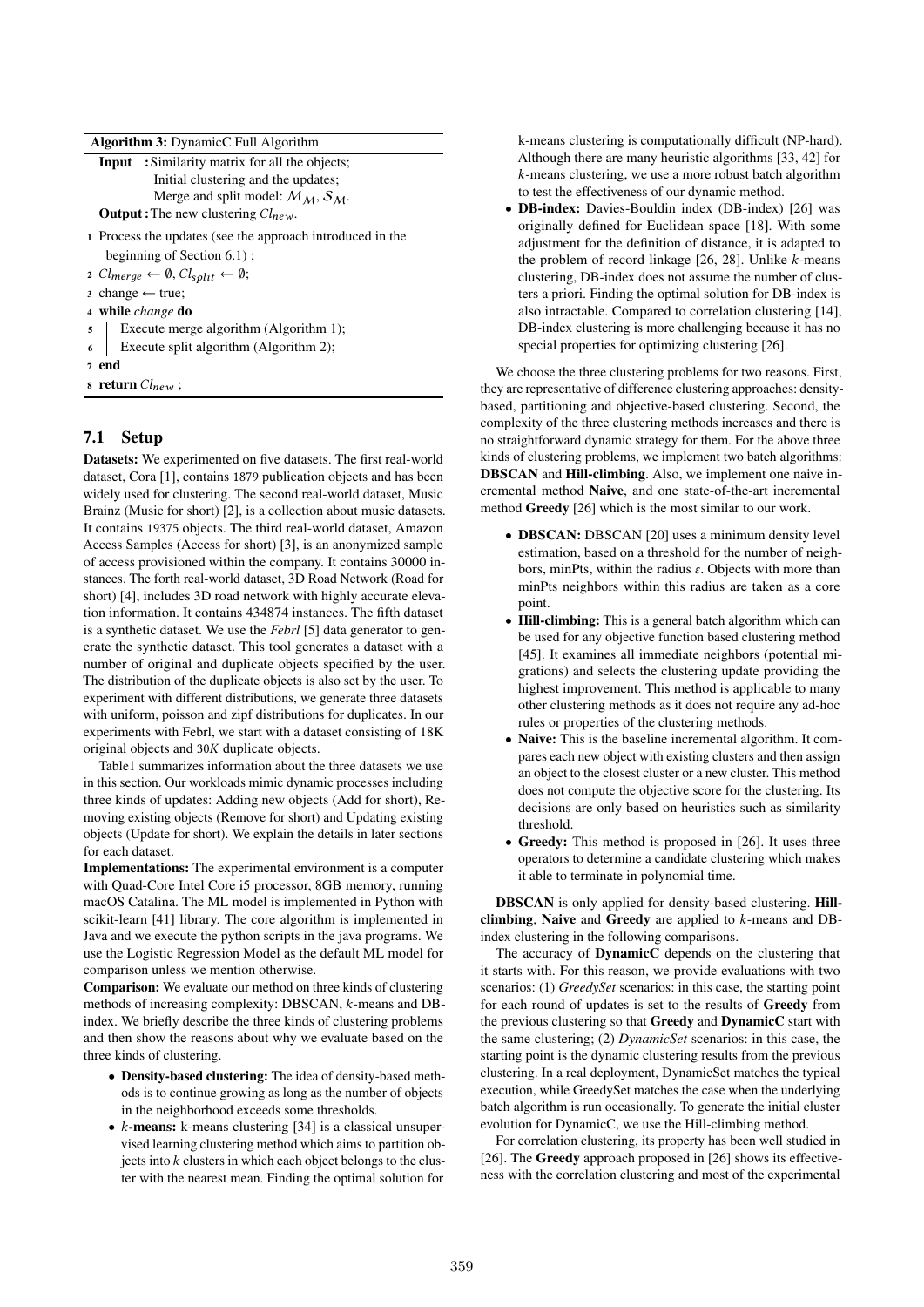| <b>Dataset</b>                                              | similarity/distance            | # of initial objects | # of final objects | data type             |
|-------------------------------------------------------------|--------------------------------|----------------------|--------------------|-----------------------|
| Cora                                                        | Jaccard [40]                   | 279                  | 1879               | textual and numerical |
| <b>Music Brain (Music)</b>                                  | Cosine Trigram similarity [39] | 4K                   | 15375              | textual               |
| <b>Amazon Access Samples (Access)</b><br>Euclidean distance |                                | 1Κ                   | 20208              | numerical             |
| <b>3D Road Network (Road)</b><br>Euclidean distance         |                                | 100K                 | 344768             | numerical             |
| <b>Synthetic</b>                                            | Levenshtein [49] and Jaccard   | 10K                  | 43K                | textual and numerical |

Table 1: Experimental settings on the datasets



average)

Figure 5: Dynamic process on the datasets and the results for density-based and k-means clustering

results are based on the correlation clustering. However, as described in [26], DB-index clustering is more challenging because it does not have some desirable properties that can be used for optimization.

Measurement: We evaluate our method in terms of latency and quality of clustering results. For latency, we report the average execution time of 20 runs of the experiments. In each round, we focus on the latency of re-clustering as well as the model re-training time. In our experiments, the reported latency is of both the re-training and re-clustering. For measuring the quality of clustering, we report the objective score and pair counting  $F1$ measure [7], precision, recall, purity and inverse purity. As the goal of dynamic clustering is to get the similar clustering result with that of the batch methods, we take the clustering result of the batch method as the ground truth.

# 7.2 Quality and Performance

Add

More details about the experimental settings on each dataset is presented in Table 1. To mimic the dynamic process, we randomly select some objects from the original dataset as the initial dataset in the beginning. Next, at each snapshot (round), we randomly add, remove or update some objects and start re-clustering. The number of added, removed and updated objects for each dataset is shown in Figure 5(a). We only perform the Update operations on the Synthetic dataset by the Febrl Generator since Febrl allows us to generate similar objects as well as do modifications to attribute

values. Update operation can be factorized into Remove and Add operation, so it is fine with only Remove and Add operations. Since DBSCAN and k-means often work for numerical data, we only report the results on Access and Road datasets for them. And we report the results on Cora, Music and Synthetic datasets for DB-index clustering.

*7.2.1* Results for DBSCAN. Although DynamicC is designed with objective function-based clustering in mind, we test **DynamicC** to show that our method can be augmented with many other clustering methods with minor changes. Since DBSCAN has no objective function, we judge if the clustering is good or not by checking whether the relevant previous core points are stable.

In DBSCAN, changes in the clusters are based on two parameters: minPts and  $\varepsilon$  for each new or old object. We notice that DynamicC does not work well when the objects in the final cluster are very sparse (i.e. objects in a cluster are not compact). Different minPts and  $\varepsilon$  settings can significantly affect the time cost and clustering result for DBSCAN. We report the average F1 and latency with 10 groups of parameters. The average F1 scores on Access and Road are 0.988 and 0.976, respectively, across all the snapshots for DynamicC. DynamicC does not achieve the same results as DBSCAN since we do not check each object and do not follow its exact rules. However, DynamicC can still get good F1 score faster as shown in Figure 5(b) and (c). In addition, DynamicC does not always get better clustering result than manually designed methods like [19] (while [21] focuses on  $\rho$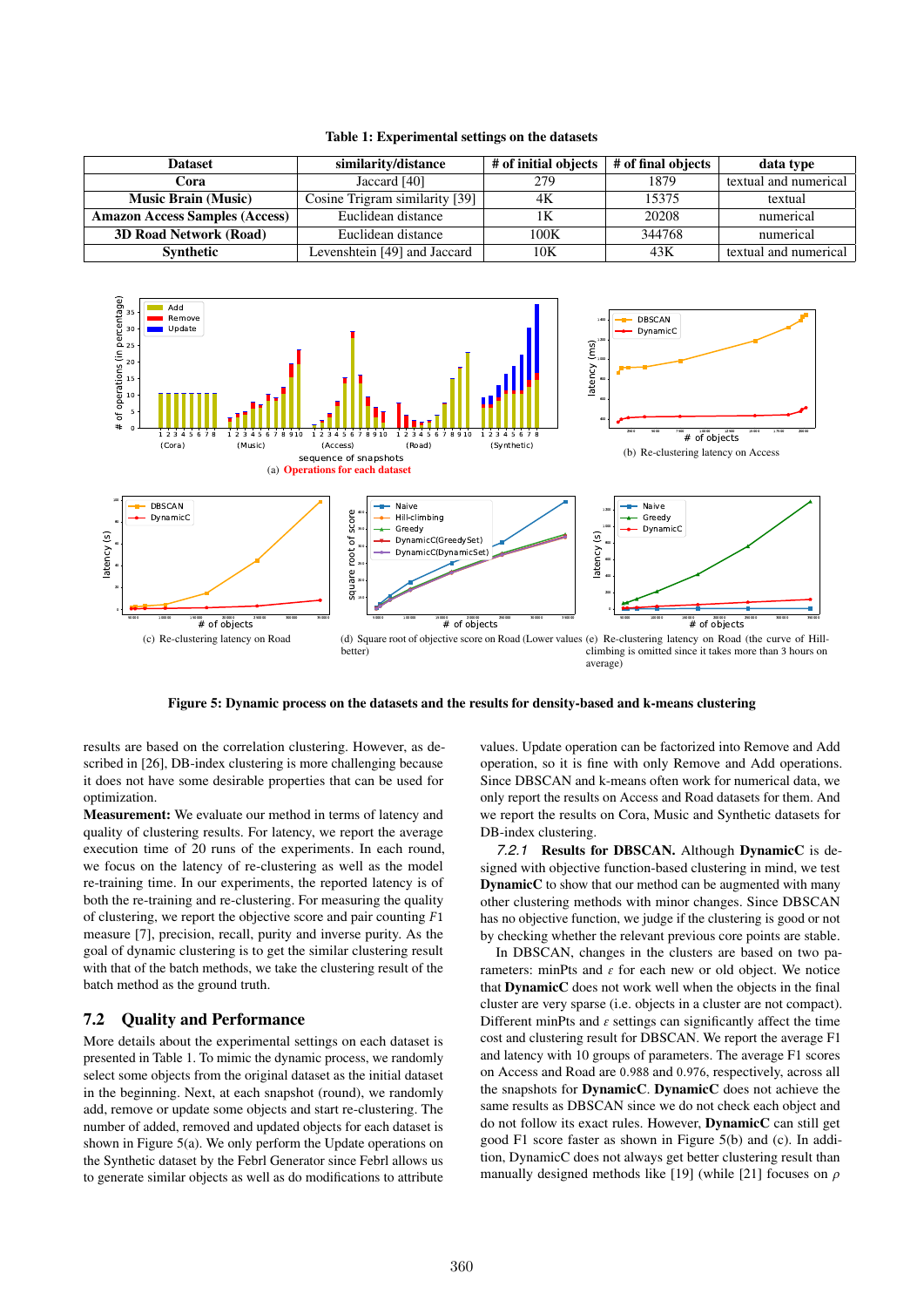

Figure 6: Quality on Cora, Music and Synthetic datasets (Lower values are better)



Figure 7: Re-clustering latency on Cora, Music and Synthetic datasets (the curve of Hill-climbing is omitted since it takes more than 4 hours on average for each dataset)

approximate DBSCAN and use another metric to evaluate their method instead of F1). However, DynamicC saves around 40% to 60% time while reaching F1 scores that are close to the optimal.

**7.2.2** Results for *k*-means. The F1 scores of most snapshots are 1 or very close to 1 on Access and Road datasets. This can also be seen from Figure 5(d) which shows the square root of objective score on Road dataset (the results on Access dataset are similar to that of Road dataset). Naive method gets worse objective scores when more updates arrive. But the other methods get almost the same objective score with that of the batch algorithm. The reason is that when the number of clusters is fixed (i.e. the value of  $k$ ), it is easy for the other methods to converge to a stable clustering which is often a near optimal clustering. However, **DynamicC** significantly reduces the latency as shown in Figure 5(e).

*7.2.3* Results for DB-index. The quality evaluation of five approaches is shown in Figure 6 for DB-index clustering. The experimental results on three datasets are similar. The quality of Naive method decreases when the number of objects increases to be the worst out of the other methods. The reason for this is that the "merge-only" strategy applied in Naive can not work well when the clustering structure changes.

Hill-climbing achieves the best objective score among the five approaches as it searches for a better clustering in a brute-force way. Greedy achieves better score than Naive, but gets worse score than DynamicC. DynamicC reaches better objective score in DynamicSet than the GreedySet, showing that that the quality of the initial clustering can make DynamicC obtain better objective score. Table 2 shows the F1 measures of Naive, Greedy and DynamicC (we only show the results of 5 out of 8 (for Cora and Synthetic) or 10 snapshots (for Music) due to space limit). Naive gets worse and worse F1 measure when the number of updates increases. DynamicC gets a little higher F1 measure than that of Greedy can obtain similar result with that of the batch algorithm since its F1 measure is very close to 1. Table 3 shows the performance of three methods with precision, recall,

purity [50] and inverse purity [9]. Due to space limit, we just show the results based on the last round for each dataset. As can be seen from the table, DynamicC can get the best precision and recall. And because purity and inverse purity focus on the cluster with maximum precision and recall respectively, DynamicC can also get the best performance in terms of purity and inverse purity. We do observe that DynamicC occasionally gets lower precision but higher recall than Greedy during the whole dynamic process. Nevertheless, DynamicC gets best F1 scores in most cases which can be seen from Table 2.

For latency, the results are shown in Figure 7 (the points of each line corresponds to the snapshots during the dynamic process). DynamicC has similar execution time in both GreedySet and DynamicSet scenarios. So, we take their average execution time as the time cost of **DynamicC**. DynamicC significantly reduces the time cost especially when the scale of the dataset is large. Also, Figure 7 demonstrates that the latency of Greedy increases significantly compared to Naive and DynamicC when the dataset becomes larger. We also observe that DynamicC saves significantly more overhead than Greedy on the Synthetic dataset when the dataset becomes larger. This indicates that **DynamicC** can better address complex data structure as the average number of similar neighbor objects in the Synthetic dataset is larger than that of Cora and Music Brainz datasets.

In summary, DynamicC dramatically decreases latency compared to Greedy and Hill-climbing while retaining or approaching the quality of clustering even when the dataset is large.

#### 7.3 ML Model Evaluation

In this section, we evaluate the effectiveness of ML models in DynamicC and their retraining time.

Table 4 shows the accuracy and recall of Logistic Regression, SVM and Decision Tree models. When the number of training samples increases, the accuracy and recall of the three models all reach satisfactory values. The training time of these models is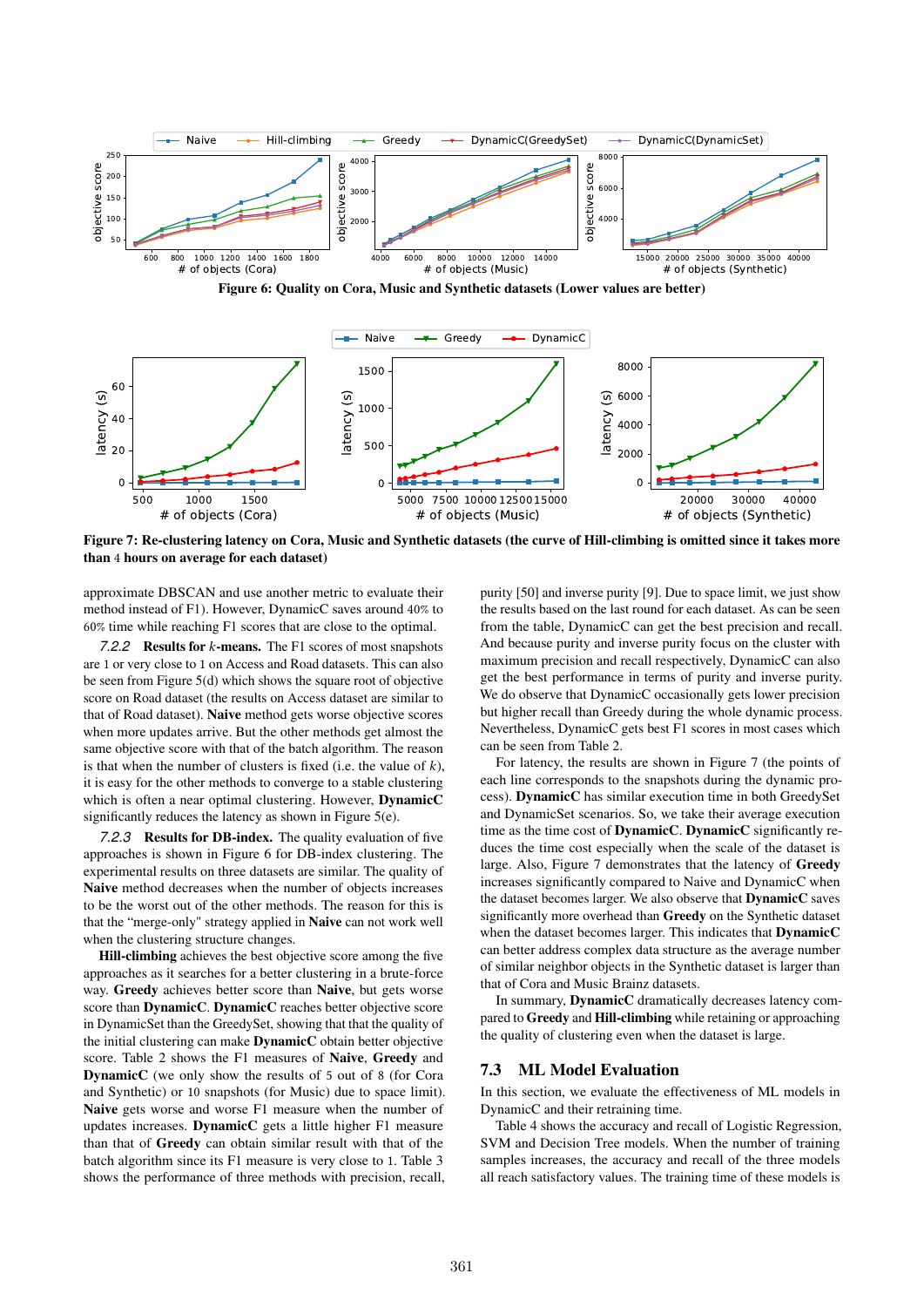| Dataset/Snapshot |          |       | $\overline{2}$ | 3     | 4     | 5     |
|------------------|----------|-------|----------------|-------|-------|-------|
| Cora             | Naive    | 0.943 | 0.912          | 0.908 | 0.871 | 0.843 |
|                  | Greedy   | 0.998 | 0.985          | 0.984 | 0.981 | 0.981 |
|                  | DynamicC |       | 0.988          | 0.991 | 0.983 | 0.984 |
| Music            | Naive    | 0.982 | 0.976          | 0.963 | 0.945 | 0.932 |
|                  | Greedy   |       | 0.991          | 0.987 | 0.986 | 0.989 |
|                  | DynamicC |       | 0.996          | 0.994 | 0.991 | 0.993 |
| Synthetic        | Naive    | 0.931 | 0.871          | 0.864 | 0.831 | 0.815 |
|                  | Greedy   | 0.995 | 0.985          | 0.991 | 0.984 | 0.979 |
|                  | DynamicC | 0.998 | 0.997          | 0.989 | 0.994 | 0.992 |

Table 2: F1 measure for DB-index clustering

| Table 3: Other metrics for DB-index clustering |  |  |
|------------------------------------------------|--|--|
|------------------------------------------------|--|--|

| <b>Dataset/Metrics</b> |          | precision | recall | purity | inverse<br>purity |
|------------------------|----------|-----------|--------|--------|-------------------|
| Cora                   | Naive    | 0.884     | 0.806  | 0.914  | 0.842             |
|                        | Greedy   | 0.992     | 0.970  | 0.994  | 0.984             |
|                        | DynamicC | 0.996     | 0.972  | 0.997  | 0.988             |
| <b>Music</b>           | Naive    | 0.913     | 0.952  | 0.943  | 0.976             |
|                        | Greedy   |           | 0.978  |        | 0.992             |
|                        | DynamicC | 1         | 0.986  | 1      | 0.994             |
| Synthetic              | Naive    | 0.835     | 0.796  | 0.879  | 0.861             |
|                        | Greedy   | 0.987     | 0.971  | 0.976  | 0.986             |
|                        | DynamicC | 0.990     | 0.994  | 0.999  | 0.992             |

Table 4: Evaluation for different ML models on Cora dataset (the training time is less than 1s for all the three models when the number of samples is 20K)

| # of new objects/<br>(# of training samples) |          | 200<br>(97) | 400<br>(248) | 600<br>(420) | 800<br>(745) | 1000<br>(1077) |
|----------------------------------------------|----------|-------------|--------------|--------------|--------------|----------------|
| <b>LogisticRegression</b>                    | Accuracy | 0.77        | 0.82         | 0.88         | 0.90         | 0.93           |
|                                              | Recall   | 0.25        | 0.98         | 1.0          | 1.0          | 1.0            |
| <b>SVM</b>                                   | Accuracy | 0.77        | 0.81         | 0.87         | 0.89         | 0.92           |
|                                              | Recall   | 0.25        | 0.95         | 0.96         | 1.0          | 1.0            |
| <b>Decision Tree</b>                         | Accuracy | 0.86        | 0.76         | 0.86         | 0.93         | 0.95           |
|                                              | Recall   | 0.75        | 0.80         | 0.97         | 0.96         |                |

Table 5: The performance of Logistic Regression with default settings on three datasets

| fraction of training samples |          | 5%   | 10%  | 20%  | 40%  | 80%  |
|------------------------------|----------|------|------|------|------|------|
| Cora                         | Accuracy | 0.62 | 0.74 | 0.83 | 0.90 | 0.98 |
|                              | Recall   | 0.15 | 0.18 | 0.98 | 1.0  | 1.0  |
| <b>Music</b>                 | Accuracy | 0.84 | 0.87 | 0.94 | 0.96 | 0.97 |
|                              | Recall   | 0.56 | 0.93 | 1.0  | 1.0  | 1.0  |
| Synthetic                    | Accuracy | 0.73 | 0.85 | 0.88 | 0.89 | 0.93 |
|                              | Recall   | 0.47 | 0.81 | 0.92 | 0.95 | 0.98 |

negligible as it is less than 1 second for all the three models when the number of samples is less than 20K. The ML models do affect the latency of DynamicC. The larger precision and recall of the models, the less latency of DynamicC. Nevertheless, DynamicC gets almost the same F1 score with different ML models finally. This is because DynamicC chooses a proper  $\theta$  value (described in Section 5.4) to make sure that the model will get high recall for new objects.

We evaluate the performance of Logistic Regression model in terms of the fraction of training data with respect to the three datasets. Table 5 shows the results with default parameter settings. For each round of evaluation, 20% of the whole objects are added for model evaluation. Initially, the model has low accuracy and recall since it has little information about the clustering result. But the model becomes experienced with whether the clustering is good or not when more samples are provided. The accuracy of the models will reach stability when sufficient samples are fed. This indicates that these models are effective when more samples are provided.

# 8 CONCLUSION

In this paper, we tackle the problem of efficient clustering. We observe that existing solutions incur a significant overhead to achieve good quality. To overcome this overhead, we propose DynamicC, a machine learning-based solution that can be augmented with existing batching solutions for clustering. DynamicC advances the state of incremental clustering by proposing a more general dynamic system model where objects are added, deleted, and modified. Furthermore, DynamicC does not make assumptions about the underlying batching mechanisms which allows it to be augmented with a wider range of batching solutions unlike existing incremental methods. Our evaluation shows that DynamicC can achieve a significant performance improvement compared to other methods while retaining their quality.

Our future directions based on this work include applying the proposed efficient clustering methods to real problems. In particular, DynamicC is suitable for environments where there is a need for fast response from a machine learning model. This includes problems that utilize machine learning in the path of execution of storage and transactional solutions [22–24, 27, 30, 31]. This also includes problems where there is an asymmetry between resources, such as edge and cloud environments [35, 36]. Finally, DynamicC allows deriving smaller models from bigger ones which can be useful in blockchain decentralized applications where there is a need to reduce the storage and processing footprint of applications due to cost and performance overhead [6, 8, 11, 37]

## 9 ACKNOWLEDGMENTS

This research is supported in part by the NSF under grant CNS-1815212 and a gift from Facebook.

# **REFERENCES**

- [1] [n.d.]. https://www.cs.utexas.edu/users/ml/riddle/data.html.
- [2] [n.d.]. https://dbs.uni-leipzig.de/en/research/projects/object\_matching/ benchmark\_datasets\_for\\_entity\_resolution.
- [n.d.]. https://archive.ics.uci.edu/ml/datasets/Amazon+Access+Samples.
- [4] [n.d.]. https://archive.ics.uci.edu/ml/datasets/3D+Road+Network+(North+ Jutland,+Denmark).
- [5] [n.d.]. https://sourceforge.net/projects/febrl/.
- [6] Daniel Abadi, Owen Arden, Faisal Nawab, and Moshe Shadmon. 2020. Anylog: a grand unification of the internet of things. In *Conference on Innovative Data Systems Research (CIDR '20)*.
- [7] Elke Achtert, Sascha Goldhofer, Hans-Peter Kriegel, Erich Schubert, and Arthur Zimek. 2012. Evaluation of clusterings–metrics and visual support. In *2012 IEEE 28th International Conference on Data Engineering*. IEEE, 1285–1288.
- [8] Maha Alaslani, Faisal Nawab, and Basem Shihada. 2019. Blockchain in IoT systems: End-to-end delay evaluation. *IEEE Internet of Things Journal* 6, 5  $(2019)$ , 8332–8344.
- [9] Enrique Amigó, Julio Gonzalo, Javier Artiles, and Felisa Verdejo. 2009. A comparison of extrinsic clustering evaluation metrics based on formal constraints. *Information retrieval* 12, 4 (2009), 461–486.
- [10] Mihael Ankerst, Markus M Breunig, Hans-Peter Kriegel, and Jörg Sander. 1999. OPTICS: Ordering points to identify the clustering structure. *ACM Sigmod record* 28, 2 (1999), 49–60.
- [11] Maha Aslani, Osama Amin, Faisal Nawab, and Basem Shihada. 2020. Rethinking blockchain integration with the industrial Internet of Things. *IEEE Internet of Things Magazine* 3, 4 (2020), 70–75.
- [12] Amel Awadelkarim and Johan Ugander. 2020. Prioritized Restreaming Algorithms for Balanced Graph Partitioning. In *Proceedings of the 26th ACM SIGKDD International Conference on Knowledge Discovery & Data Mining*. 1877–1887.
- [13] Peter Bailis, Edward Gan, Samuel Madden, Deepak Narayanan, Kexin Rong, and Sahaana Suri. 2017. Macrobase: Prioritizing attention in fast data. In *Proceedings of the 2017 ACM International Conference on Management of Data*. 541–556.
- [14] Nikhil Bansal, Avrim Blum, and Shuchi Chawla. 2004. Correlation clustering. *Machine learning* 56, 1-3 (2004), 89–113.
- [15] Nathalie A Barbosa, Louise Travé-Massuyès, and Victor H Grisales. 2016. A novel algorithm for dynamic clustering: properties and performance. In *2016 15th IEEE International Conference on Machine Learning and Applications (ICMLA)*. IEEE, 565–570.